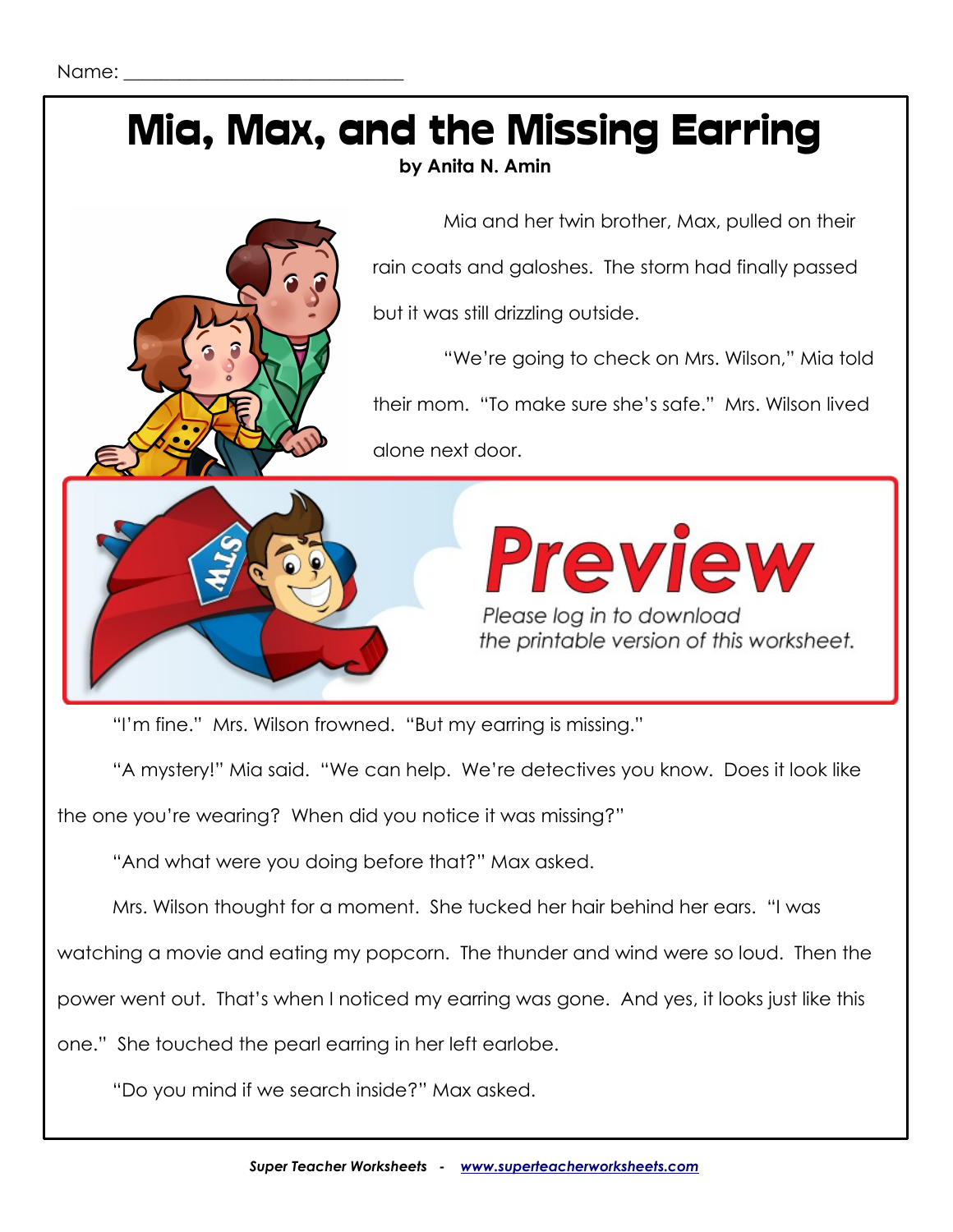Mrs. Wilson invited them in.

Mia and Max checked around the sofa, under the sofa, and under the cushions. They

found some squished popcorn, pennies, and a pen.

"I don't know if these are clues or not." Mia frowned.

"So that's where that pen went." Mrs. Wilson put her pen and pennies away. A strand of hair fell over her eyes again. Mrs. Wilson sighed. "I really need a haircut." As she tucked her hair behind her ears, the other earring fell out. She picked it up and put it away.



As Mia munched on the popcorn, Max closed a cupboard door. "It's not in there," he said.

"It's like it just vanished into thin air," Mrs. Wilson said.

Mia stopped munching. She put her hand back in the bowl. "Maybe not thin air,"

Mia said slowly, her hand closing around something round and hard. Was that what she

thought it was? She pulled her hand out and held it up.

"My earring!" Mrs. Wilson cried.

"It must've fallen into the bowl while you were watching your movie," Max said.

"And you were probably tucking your hair behind your ear," Mia added.

Mrs. Wilson invited Mia and Max to stay and watch the movie. They cuddled up on

the sofa and finished the popcorn. And right after that, Mrs. Wilson went and got a haircut!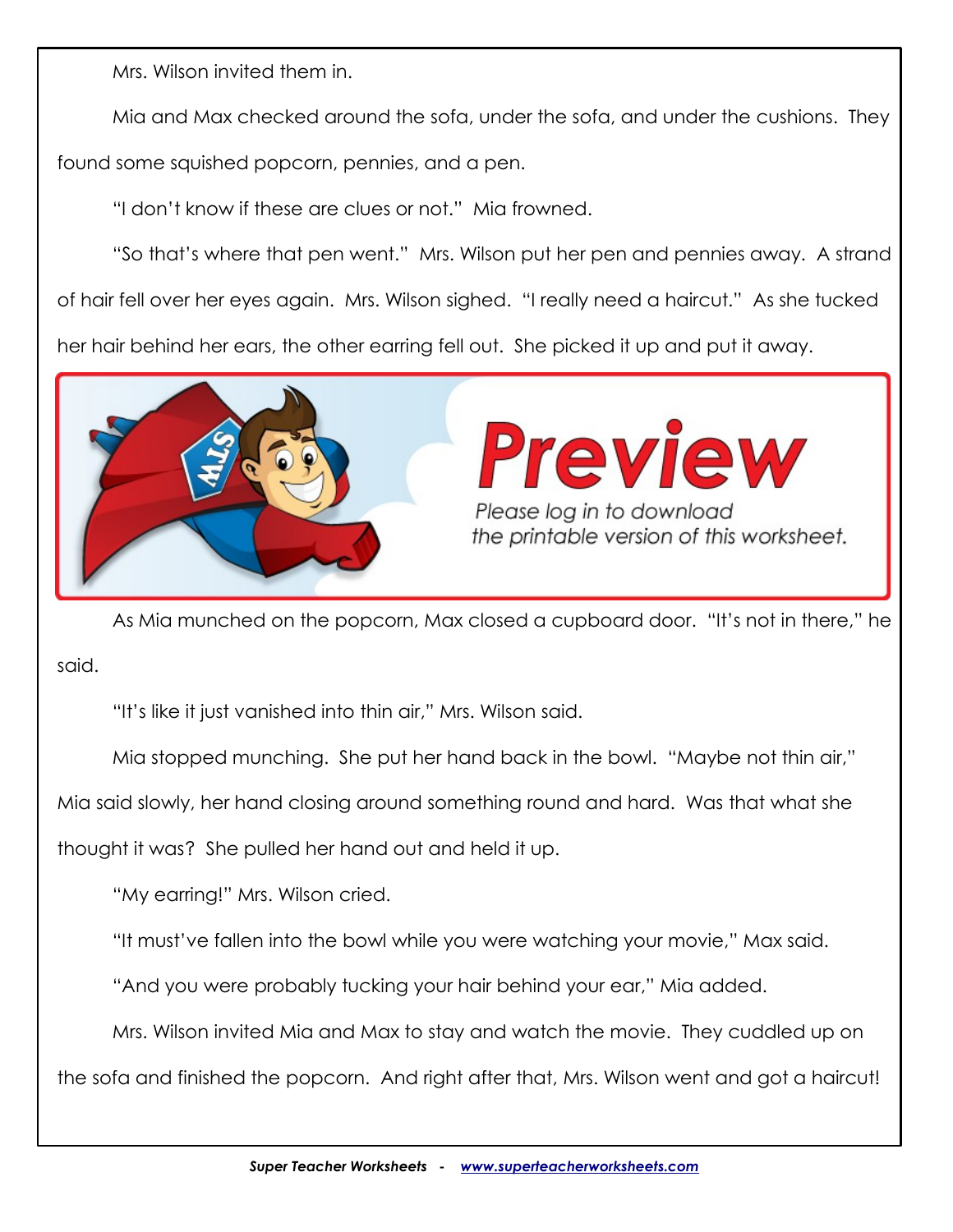# Mia, Max, and the Missing Earring

#### **by Anita N. Amin**

- **1.** At the beginning of the story, why do Mia and Max visit their neighbor, Mrs. Wilson?
	- **a.** They are bringing over a batch of caramel popcorn.
	- **b.** They want to make sure Mrs. Wilson is okay after the storm.
	- **c.** Mrs. Wilson wants to show them her new earrings.
	- **d.** Mrs. Wilson invited them over to watch a movie.
- **2.** Put a check mark  $\left(\sqrt{\right)}$  next to all the places Mia and Max look for Mrs. Wilson's earring.





### **Preview** Please log in to download the printable version of this worksheet.

**3.** Throughout the story, Mrs. Wilson keeps brushing hair back from her face. Why is this an important clue to what happened to her missing earring?

 $\_$  , and the set of the set of the set of the set of the set of the set of the set of the set of the set of the set of the set of the set of the set of the set of the set of the set of the set of the set of the set of th

 $\_$  , and the set of the set of the set of the set of the set of the set of the set of the set of the set of the set of the set of the set of the set of the set of the set of the set of the set of the set of the set of th

 $\_$  , and the set of the set of the set of the set of the set of the set of the set of the set of the set of the set of the set of the set of the set of the set of the set of the set of the set of the set of the set of th

**4.** Where do Mia, Max, and Mrs. Wilson find the missing earring at the end of the story?

**5.** Choose the pair of words that best describes Mrs. Wilson.

- **a.** unfriendly and quiet
- **b.** kind and puzzled
- **c.** forgetful and gloomy
- **d.** loud and grumpy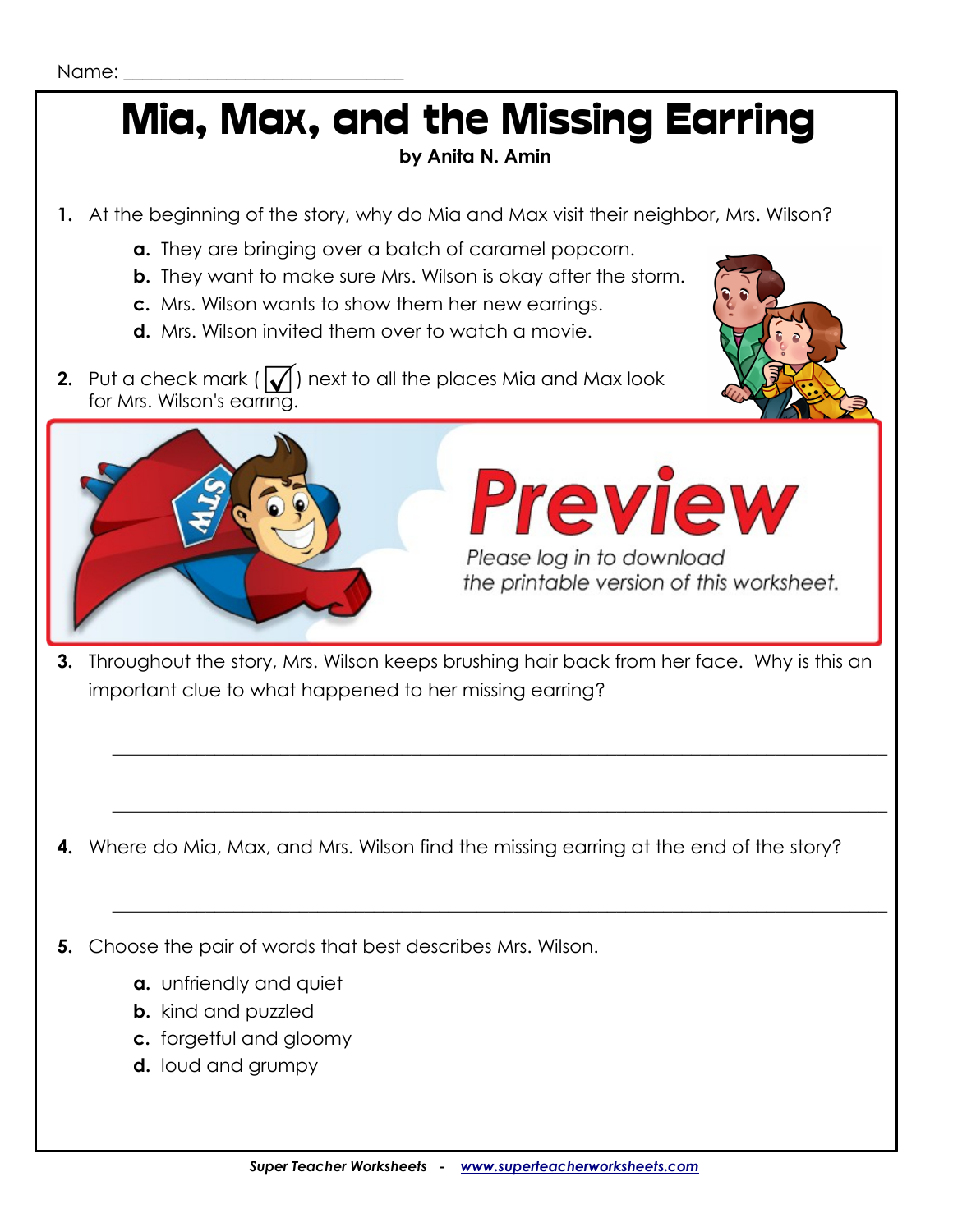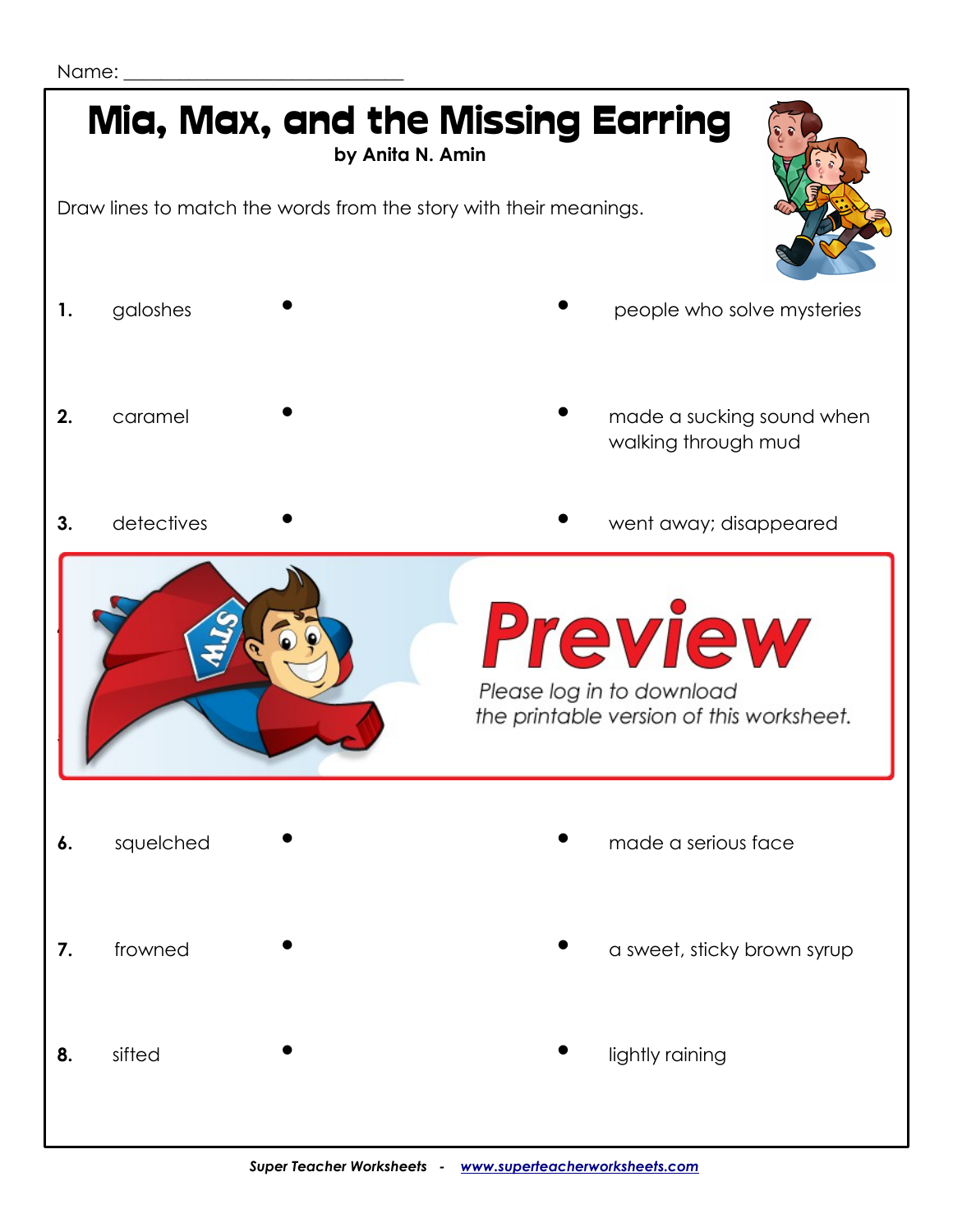## Mia, Max, and the Missing Earring

by Anita N. Amin

In the story, "Mia, Max, and the Missing Earring," Mia and Max look for clues to help their neighbor, Mrs. Wilson, find her missing earring.

On the lines below, write about a time when you lost something that was important to you. Describe the item you lost, where you looked for it, and if you found it.



# **Preview** Please log in to download

the printable version of this worksheet.

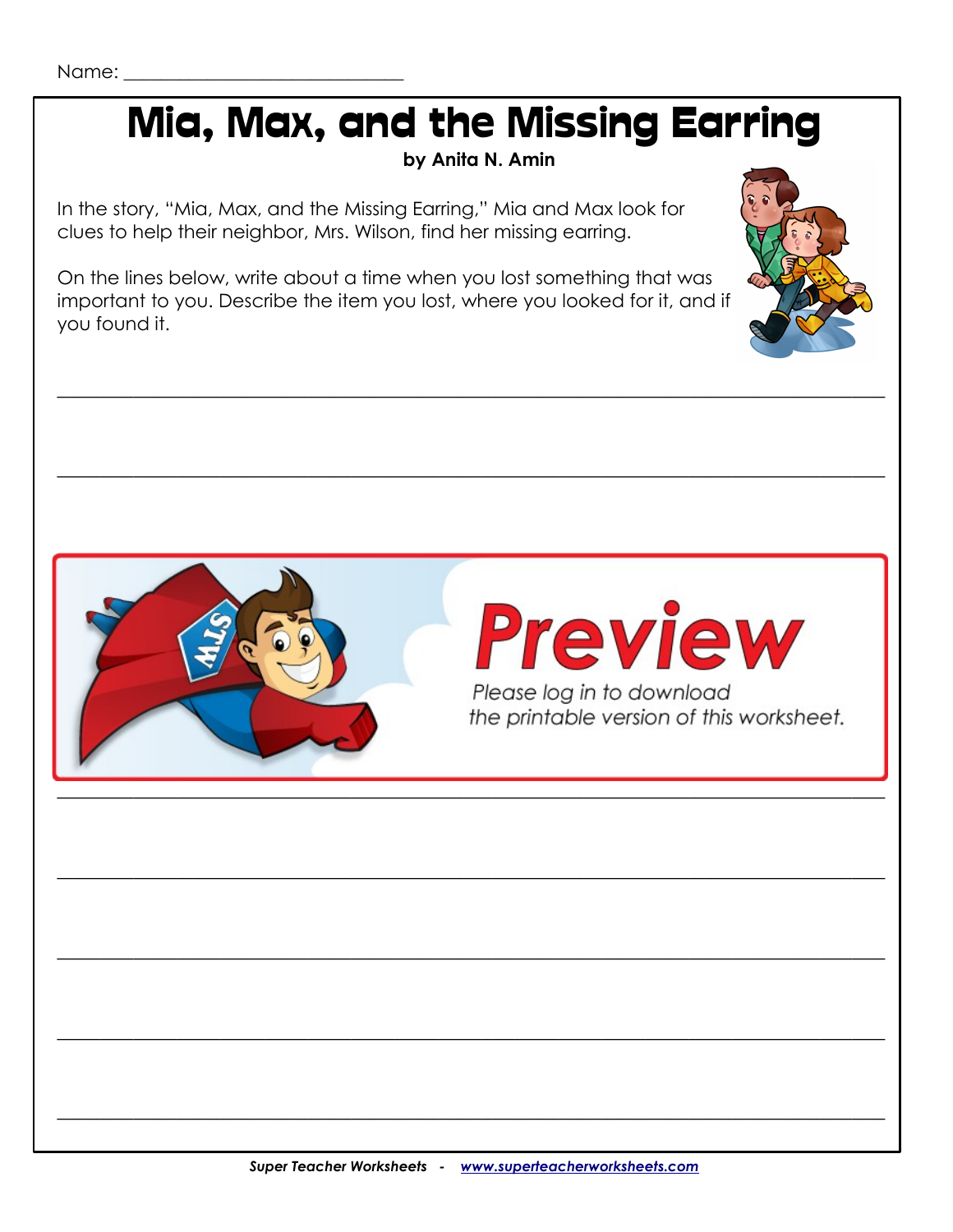### **ANSWER KEY**

## Mia, Max, and the Missing Earring

**by Anita N. Amin**

- **1.** At the beginning of the story, why do Mia and Max visit their neighbor, Mrs. Wilson? **b**
	- **a.** They are bringing over a batch of caramel popcorn.
	- **b. They want to make sure Mrs. Wilson is okay after the storm.**
	- **c.** Mrs. Wilson wants to show them her new earrings.
	- **d.** Mrs. Wilson invited them over to watch a movie.
- **2.** Put a check mark  $\left(\sqrt{\right})$  next to all the places Mia and Max look for Mrs. Wilson's earring.